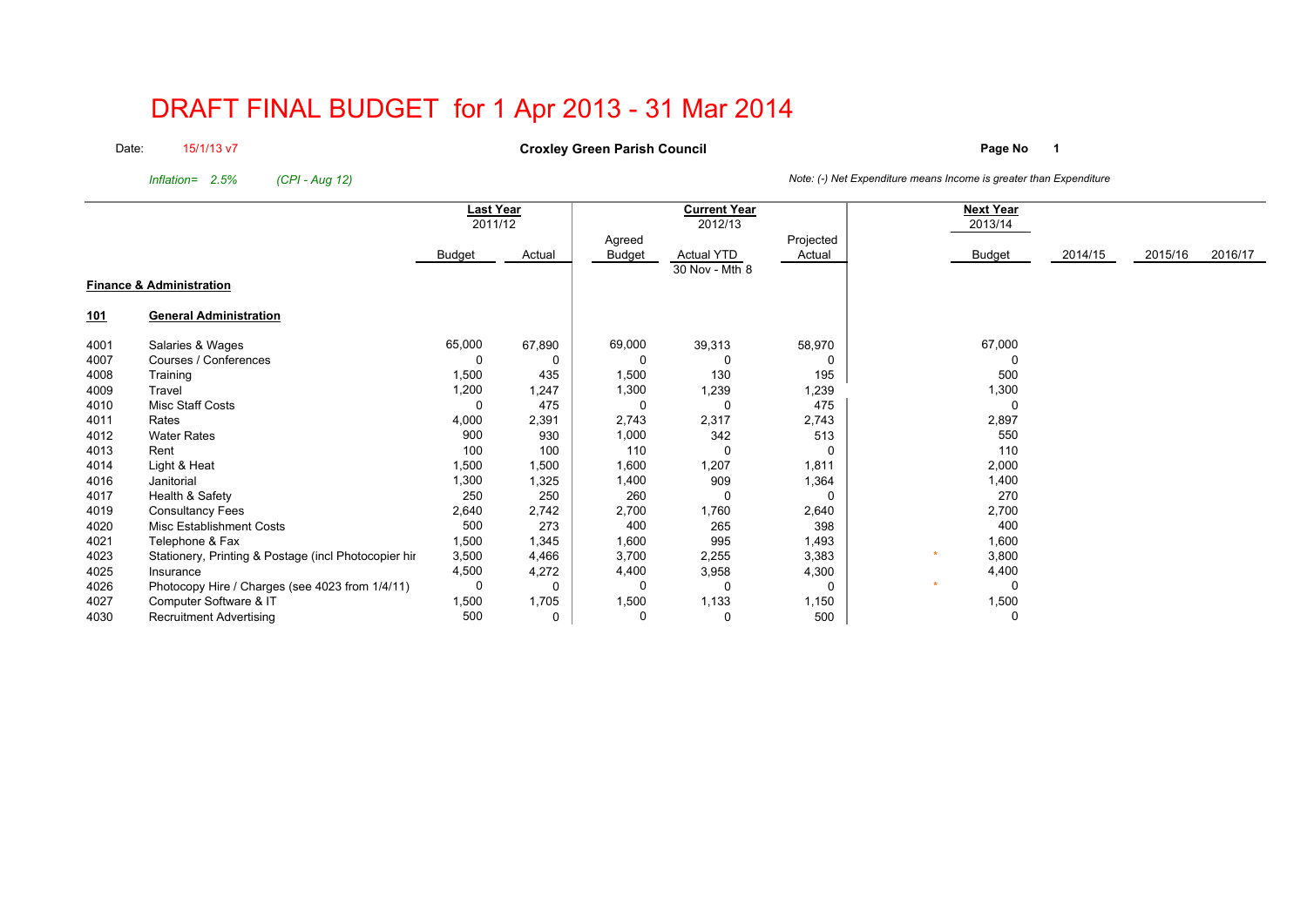## **Page No <sup>2</sup> Croxley Green Parish Council**

|                                                              |                                                                                                                                                                                                                                                             | <b>Last Year</b>                                                           |                                                                     |                                                                | <b>Current Year</b>                       |                                                                   | <b>Next Year</b>                                                         |              |             |              |
|--------------------------------------------------------------|-------------------------------------------------------------------------------------------------------------------------------------------------------------------------------------------------------------------------------------------------------------|----------------------------------------------------------------------------|---------------------------------------------------------------------|----------------------------------------------------------------|-------------------------------------------|-------------------------------------------------------------------|--------------------------------------------------------------------------|--------------|-------------|--------------|
|                                                              |                                                                                                                                                                                                                                                             | <b>Budget</b>                                                              | Actual                                                              | Agreed<br><b>Budget</b>                                        | <b>Actual YTD</b><br>30 Nov - Mth 8       | Projected<br>Actual                                               | Next Year<br><b>Budget</b>                                               | 2014/15      | 2015/16     | 2016/17      |
| 4036<br>4037<br>4042<br>4046<br>4151<br>4156<br>4157<br>4158 | <b>Property Maintenance</b><br><b>Grounds Maintenance</b><br><b>Equipment Maintenance</b><br><b>Equipment Purchased</b><br><b>Bank Charges</b><br>Audit Fees - External<br>Audit Fees - Internal<br><b>Accountancy Fees</b><br>Staff Welfare (new for 2012) | 2,100<br>$\Omega$<br>$\Omega$<br>$\Omega$<br>$\Omega$<br>960<br>820<br>790 | 1,936<br>$\mathbf 0$<br>0<br>41<br>$\mathbf 0$<br>900<br>768<br>839 | 3,000<br>0<br>$\Omega$<br>$\Omega$<br>0<br>1,000<br>860<br>830 | 2,466<br>$\mathbf 0$<br>0<br>321<br>$-22$ | 2,500<br>0<br>$\Omega$<br>0<br>0<br>$\mathbf 0$<br>$-39$<br>$-22$ | 1,000<br>$\Omega$<br>$\Omega$<br>0<br>$\mathbf 0$<br>1,000<br>880<br>850 |              |             |              |
| 4963/199<br>4903/199                                         | <b>PCSO Funding</b><br>Ext. Decoration of Office<br>New Village Centre                                                                                                                                                                                      | 28,500<br>$\mathbf 0$                                                      | 28,500<br>0                                                         | 28,500<br>0<br>4,000                                           | 14,250                                    | 28,500                                                            | 28,500<br>$\mathbf 0$<br>3,000                                           | 2,000        |             |              |
|                                                              | Balancing figure<br>Tfr from Reserves re previous Pension contrib.<br>Tfr from Reserves (if required)<br>Trf from Reserves re 4019 Peninsular                                                                                                               | $\mathbf{0}$<br>$-6,000$<br>$-15,080$<br>$-2,640$                          | 0<br>0<br>$\Omega$                                                  | 0<br>$\Omega$<br>$-15,000$<br>0                                | 0<br>$\mathbf{0}$<br>$\mathbf 0$<br>0     |                                                                   | 267<br>$\Omega$<br>$\mathbf 0$<br>$\Omega$                               |              |             |              |
|                                                              | <b>OverHead Expenditure</b>                                                                                                                                                                                                                                 | 99,840                                                                     | 124,330                                                             | 116,403                                                        | 72,838                                    | 112,110                                                           | 125,924                                                                  | 2,000        | $\mathbf 0$ | $\mathsf{O}$ |
| 1001<br>1076<br>1080                                         | <b>Rent Recieved</b><br>Precept<br>Miscellaneous Income (TRDC Grant)                                                                                                                                                                                        | 0<br>245,200<br>0                                                          | 245,200                                                             | 0<br>258,242<br>0                                              | 258,242                                   | 258,242                                                           | $\mathbf 0$<br>248,243<br>14,315                                         |              |             |              |
| 1090                                                         | <b>Interest Received</b>                                                                                                                                                                                                                                    | 40                                                                         | 26                                                                  | 50                                                             | 17                                        | 26                                                                | 30                                                                       |              |             |              |
|                                                              | <b>Total Income</b>                                                                                                                                                                                                                                         | 245,240                                                                    | 245,226                                                             | 258,292                                                        | 258,259                                   | 258,268                                                           | 262,588                                                                  | <sup>0</sup> | $\mathbf 0$ | $\mathsf{O}$ |
|                                                              | 101<br><b>Net Expenditure</b>                                                                                                                                                                                                                               | $-145,400$                                                                 | $-120,896$                                                          | $-141,889$                                                     | $-185,421$                                | $-146,158$                                                        | $-136,664$                                                               | 2,000        | 0           | 0            |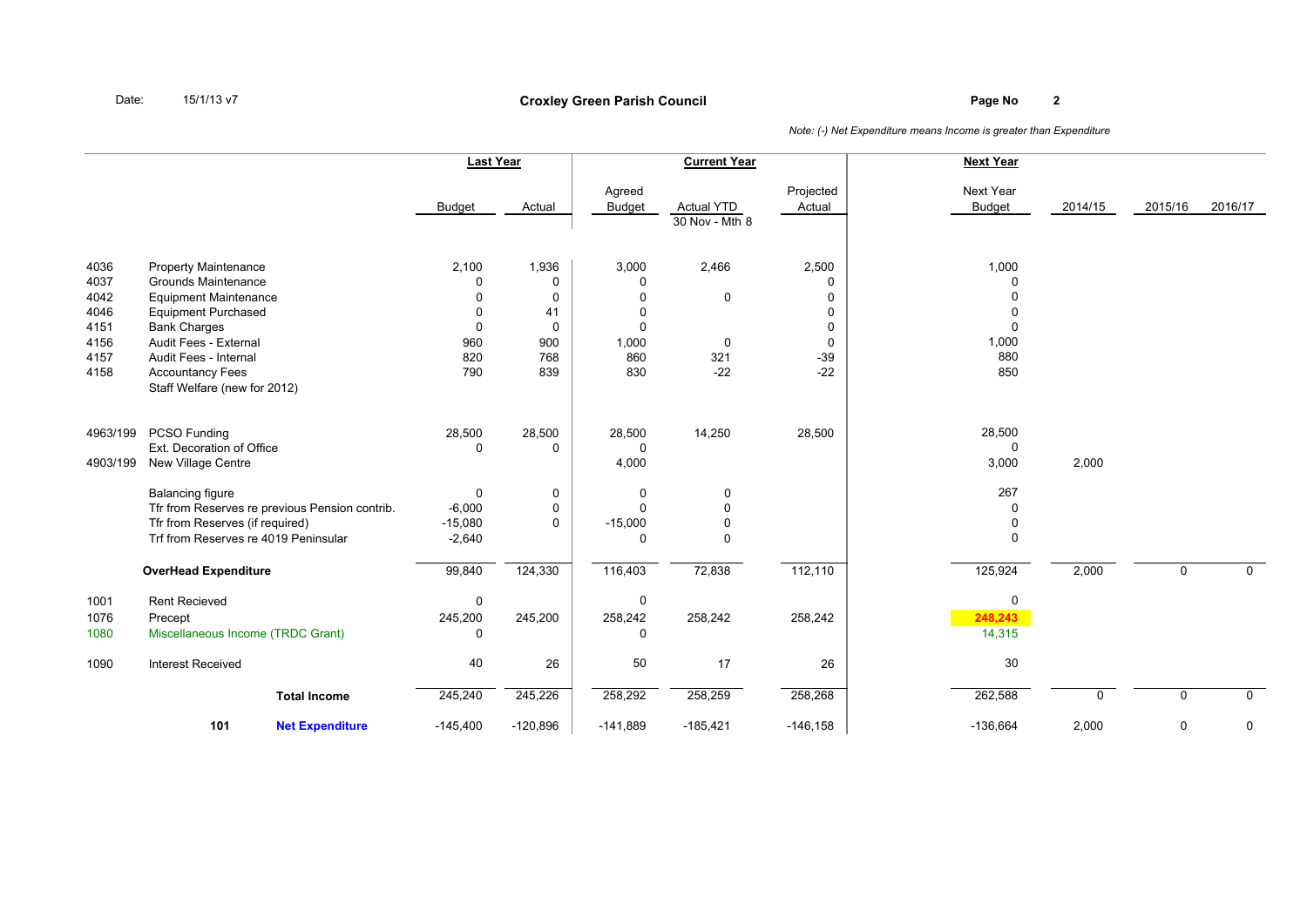## **Page No <sup>3</sup> Croxley Green Parish Council**

|                                              |                                                                                                                                                                             |                        | Last Year                                              |                                                        |                                                      | <b>Current Year</b>                    |                                               | <b>Next Year</b>                           |         |         |             |
|----------------------------------------------|-----------------------------------------------------------------------------------------------------------------------------------------------------------------------------|------------------------|--------------------------------------------------------|--------------------------------------------------------|------------------------------------------------------|----------------------------------------|-----------------------------------------------|--------------------------------------------|---------|---------|-------------|
|                                              |                                                                                                                                                                             |                        | Budget                                                 | Actual                                                 | Agreed<br><b>Budget</b>                              | <b>Actual YTD</b><br>30 Nov - Mth 8    | Projected<br>Actual                           | Next Year<br><b>Budget</b>                 | 2014/15 | 2015/16 | 2016/17     |
| <u>102</u>                                   | <b>Local Democracy</b>                                                                                                                                                      |                        |                                                        |                                                        |                                                      |                                        |                                               |                                            |         |         |             |
| 4020<br>4024<br>4033<br>4201<br>4251<br>4300 | Misc Establishment Costs<br>Subscriptions/Publications<br>Parish Pump Newsletter<br><b>Chairman's Allowance</b><br><b>Election Expenses</b><br>Events - Revels on the Green |                        | $\mathbf 0$<br>1,900<br>5,100<br>500<br>5,000<br>1,000 | $\mathbf 0$<br>1,761<br>4,954<br>31<br>$\Omega$<br>645 | $\mathbf 0$<br>7,400<br>5,000<br>250<br>1,250<br>350 | 60<br>7,046<br>4,939<br>193<br>0<br>25 | 90<br>7,400<br>4,954<br>250<br>$\Omega$<br>25 | 0<br>7,400<br>5,000<br>500<br>1,250<br>350 | 1,250   | 1,250   | 1,250       |
|                                              | <b>OverHead Expenditure</b>                                                                                                                                                 |                        | 13,500                                                 | 7,391                                                  | 14,250                                               | 12,263                                 | 12,719                                        | 14,500                                     | 1,250   | 1,250   | 1,250       |
| 1031<br>1051                                 | Map Income<br>Advertising Income                                                                                                                                            |                        | 0<br>1,500                                             | $\mathbf 0$<br>1,599                                   | 0<br>1,600                                           | 0<br>513                               | $\Omega$<br>1,600                             | 0<br>1,600                                 |         |         |             |
|                                              |                                                                                                                                                                             | <b>Total Income</b>    | 1,500                                                  | 1,599                                                  | 1,600                                                | 513                                    | 1,600                                         | 1,600                                      |         |         | $\mathbf 0$ |
|                                              | 102                                                                                                                                                                         | <b>Net Expenditure</b> | 12,000                                                 | 5,792                                                  | 12,650                                               | 11,750                                 | 11,119                                        | 12,900                                     | 1,250   | 1,250   | 1,250       |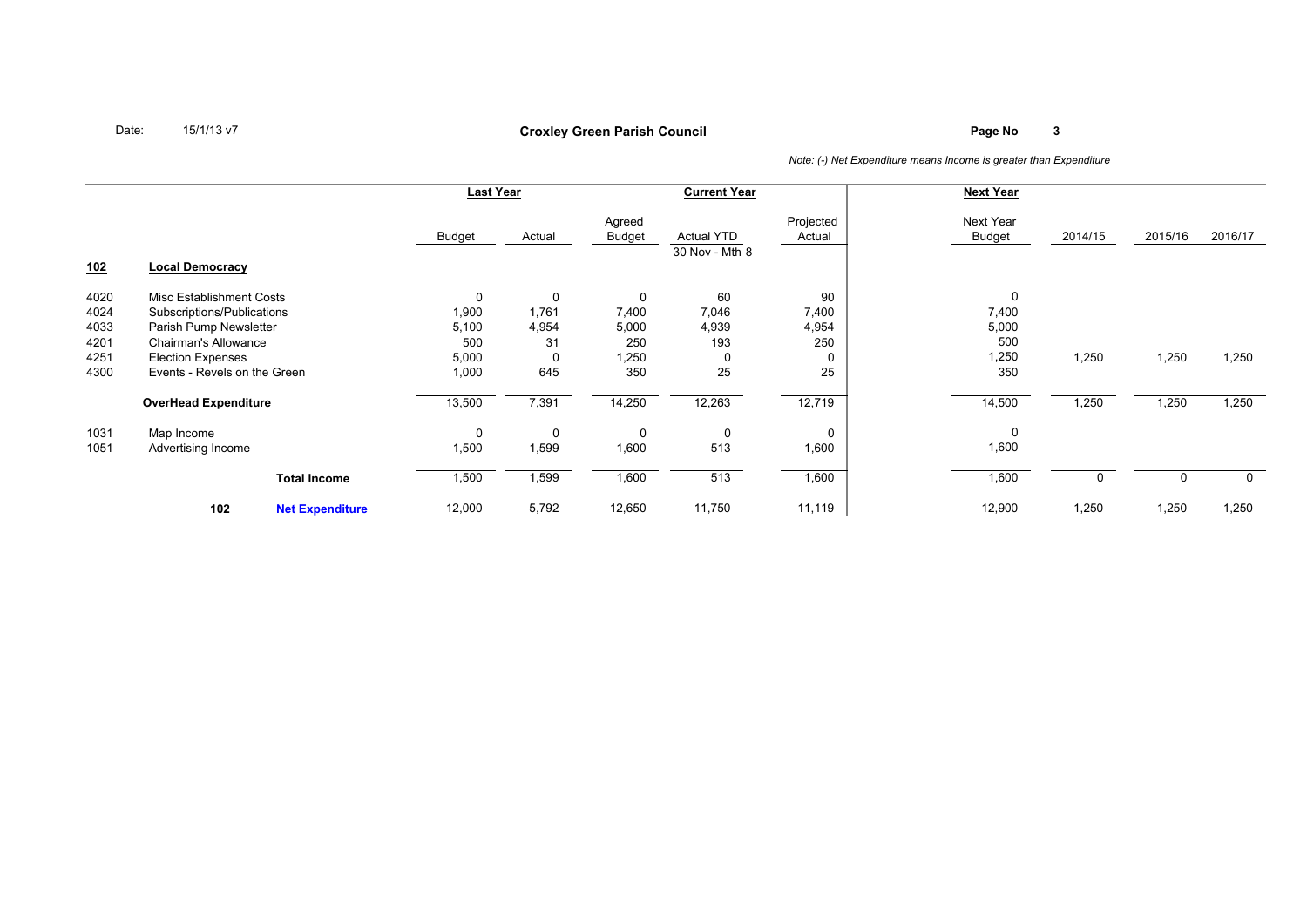## **Page No <sup>4</sup> Croxley Green Parish Council**

|            |                              | <b>Last Year</b> |          |                  | <b>Current Year</b>                 |                     | <b>Next Year</b>           |         |         |         |
|------------|------------------------------|------------------|----------|------------------|-------------------------------------|---------------------|----------------------------|---------|---------|---------|
| <u>103</u> | <b>Groundworks</b>           | <b>Budget</b>    | Actual   | Agreed<br>Budget | <b>Actual YTD</b><br>30 Nov - Mth 8 | Projected<br>Actual | Next Year<br><b>Budget</b> | 2014/15 | 2015/16 | 2016/17 |
|            |                              |                  |          |                  |                                     |                     |                            |         |         |         |
| 4001       | Salaries & Wages             | 52,500           | 55,019   | 48,900           | 24,396                              | 36,594              | 48,900                     |         |         |         |
| 4006       | Protective Clothing          | 300              | 469      | 320              | 277                                 | 350                 | 330                        |         |         |         |
| 4008       | Training                     | 2,000            | 0        | 1,500            | 189                                 | 500                 | 500                        |         |         |         |
| 4010       | Misc Staff Costs             | 650              | 545      | 680              | 441                                 | 662                 | 700                        |         |         |         |
| 4012       | <b>Water Rates</b>           |                  | 3,964    |                  | 223                                 | 335                 | 400                        |         |         |         |
| 4016       | Janitorial                   | $\Omega$         | 0        | 0                | $\Omega$                            | 0                   | 0                          |         |         |         |
| 4017       | Health & Safety              | 1,000            | 0        | 1,100            | 60                                  | 90                  | 750                        |         |         |         |
| 4018       | Refuse Disposal              | 0                | 0        |                  |                                     |                     | 0                          |         |         |         |
| 4020       | Misc Establishment Costs     | 0                | $\Omega$ | 0                | $\Omega$                            | $\Omega$            |                            |         |         |         |
| 4036       | <b>Property Maintenance</b>  | 0                | 299      | 500              | 120                                 | 180                 | 500                        |         |         |         |
| 4037       | Grounds Maintenance          | 2,000            | 2,448    | 2,100            | 1,056                               | 2,000               | 2,100                      |         |         |         |
| 4041       | <b>Equipment Hire</b>        | $\Omega$         | 71       | 0                | $\Omega$                            | $\Omega$            | $\Omega$                   |         |         |         |
| 4042       | <b>Equipment Maintenance</b> | 550              | 843      | 580              | 599                                 | 550                 | 590                        |         |         |         |
| 4046       | <b>Equipment Purchased</b>   | 2,000            | 859      | 2,100            | 49                                  | 500                 | 500                        |         |         |         |
| 4047       | Footpath Maintenance         | 0                | $\Omega$ | 0                |                                     |                     | $\Omega$                   |         |         |         |
| 4051       | Vehicle License & Insurance  | 2,200            | 3,340    | 3,500            | 2,528                               | 3,340               | 3,500                      |         |         |         |
| 4055       | Fuel & Oil - LS08 WCP        | 1,200            | 1,595    | 1,300            | 1,141                               | 1,712               | 1,300                      |         |         |         |
| 4060       | Fuel & Oil - Groundworks     | 750              | 789      | 790              | 416                                 | 624                 | 810                        |         |         |         |
| 4070       | Maintenance - LS08 WCP       | 500              | 2,294    | 530              | 1,639                               | 1,700               | 540                        |         |         |         |
| 4071       | Maintenance - Tractor        | 1,000            | 243      | 1,100            | 1,844                               | 1,850               | 1,100                      |         |         |         |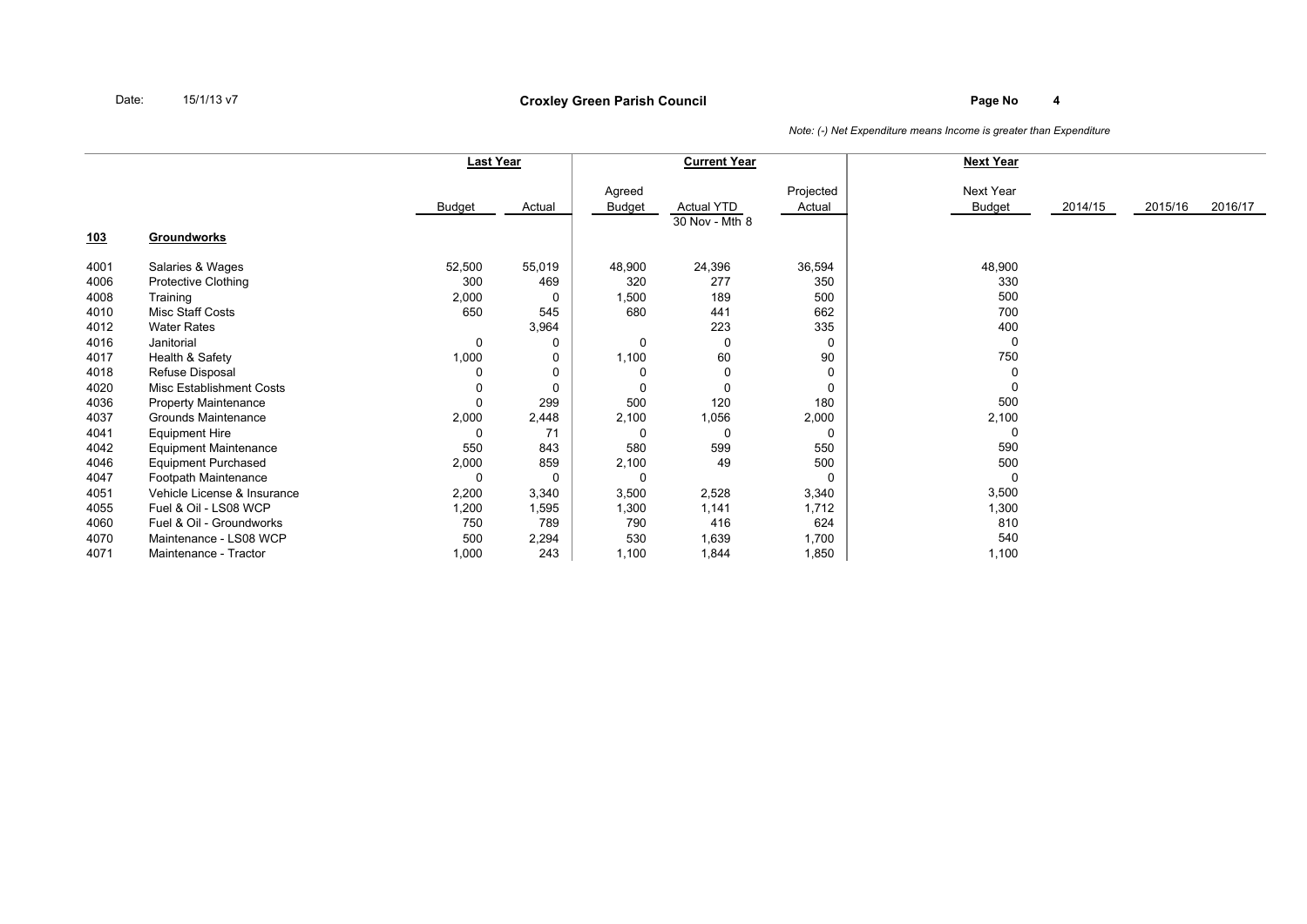|                      |                                                                               |                        | <b>Last Year</b>            |        |                             | <b>Current Year</b>                 |                           | <b>Next Year</b>                |         |         |         |
|----------------------|-------------------------------------------------------------------------------|------------------------|-----------------------------|--------|-----------------------------|-------------------------------------|---------------------------|---------------------------------|---------|---------|---------|
|                      |                                                                               |                        | Budget                      | Actual | Agreed<br>Budget            | <b>Actual YTD</b><br>30 Nov - Mth 8 | Projected<br>Actual       | Next Year<br>Budget             | 2014/15 | 2015/16 | 2016/17 |
| 4072                 | Maintenance - Ride on Mower                                                   |                        | 300                         | 792    | 320                         | 227                                 | 317                       | 330                             |         |         |         |
|                      | <b>OverHead Expenditure</b>                                                   |                        | 66,950                      | 73,570 | 65,320                      | 35,205                              | 51,303                    | 62,850                          | 0       | 0       |         |
| 1061<br>1062<br>1080 | Agency Income - HCC Mtce<br>Agency Income - TRDC Mrce<br>Miscellaneous Income |                        | $\mathbf 0$<br>$\mathbf{0}$ | U      | $\mathbf 0$<br>$\mathbf{0}$ | 0<br>0<br>0                         | 0<br>$\Omega$<br>$\Omega$ | $\mathbf 0$<br>0<br>$\mathbf 0$ |         |         |         |
|                      |                                                                               | <b>Total Income</b>    |                             |        |                             |                                     |                           | O                               |         |         |         |
|                      | 103                                                                           | <b>Net Expenditure</b> | 66,950                      | 73,570 | 65,320                      | 35,205                              | 51,303                    | 62,850                          | 0       | 0       | 0       |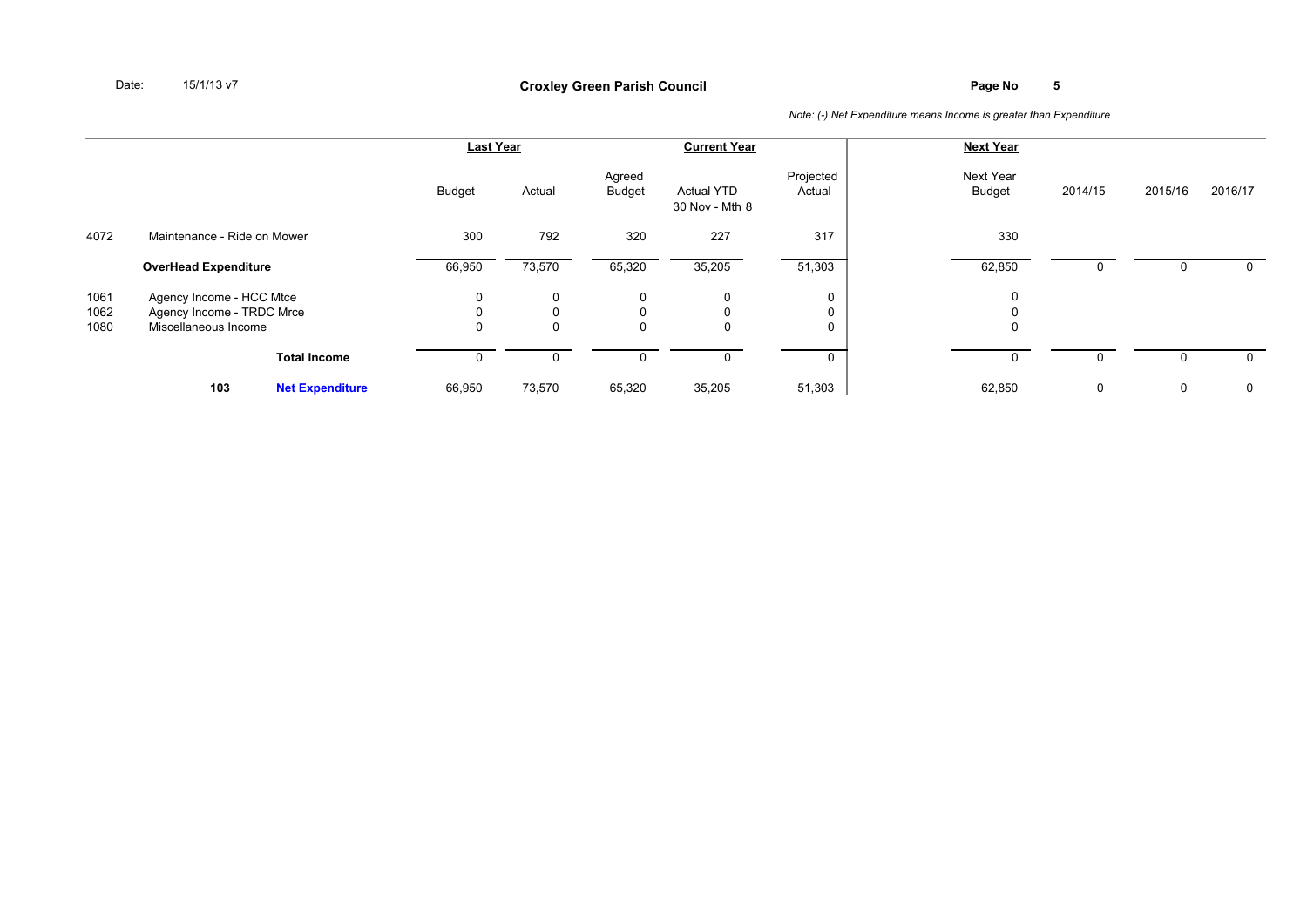|              |                                                                                             | <b>Last Year</b>     |                      |                                          | <b>Current Year</b>                 |                     | <b>Next Year</b>                         |              |             |              |
|--------------|---------------------------------------------------------------------------------------------|----------------------|----------------------|------------------------------------------|-------------------------------------|---------------------|------------------------------------------|--------------|-------------|--------------|
|              |                                                                                             | <b>Budget</b>        | Actual               | Agreed<br><b>Budget</b>                  | <b>Actual YTD</b><br>30 Nov - Mth 8 | Projected<br>Actual | Next Year<br><b>Budget</b>               | 2014/15      | 2015/16     | 2016/17      |
| 107          | <b>Grants (incl S137/S145)</b>                                                              |                      |                      |                                          |                                     |                     |                                          |              |             |              |
| 4200         | <b>Chairmans Charity Expenditure</b>                                                        | 1,000                | 1,408                | 1,000                                    | 1,299                               | 2,500               | 3,000                                    |              |             |              |
| 4711         | Grants:<br>S137 Contingency £ 1,000<br>S137 Revels<br>£ 1,500<br>£ $2,500$<br>S145 Croxfest | 2,500<br>2,000       | 6,500                | 2,000<br>0<br>$\mathbf 0$<br>$\mathbf 0$ | 2,000                               | 2,000               | 1,000<br>0<br>$\mathbf 0$<br>$\mathbf 0$ |              |             |              |
|              | Community Hall Membership Grant                                                             | 9,600                | 9,600                | 9,600                                    | 9,600                               | 9,600               | 7,100                                    |              |             |              |
|              | Tfr from Reserves                                                                           | $\pmb{0}$            |                      | $\pmb{0}$                                |                                     |                     | $\pmb{0}$                                |              |             |              |
|              | <b>OverHead Expenditure</b>                                                                 | 15,100               | 17,508               | 12,600                                   | 12,899                              | 14,100              | 11,100                                   | $\mathsf{O}$ | $\mathbf 0$ | $\mathbf 0$  |
| 1077<br>1200 | <b>Grants Received</b><br>Chairmans Charity Income                                          | $\mathbf 0$<br>1,000 | $\mathbf 0$<br>1,192 | $\pmb{0}$<br>1,000                       | $\mathbf 0$<br>1,280                | $\pmb{0}$<br>2,500  | $\mathsf 0$<br>1,000                     |              |             |              |
|              | <b>Total Income</b>                                                                         | 1,000                | 1,192                | 1,000                                    | 1,280                               | 2,500               | 1,000                                    | $\mathsf{O}$ | $\mathbf 0$ | $\mathsf{O}$ |
|              | 107<br><b>Net Expenditure</b>                                                               | 14,100               | 16,316               | 11,600                                   | 11,619                              | 11,600              | 10,100                                   | $\pmb{0}$    | $\mathbf 0$ | $\pmb{0}$    |
| 150          | <b>Community/Village Hall</b>                                                               |                      |                      |                                          |                                     |                     |                                          |              |             |              |
| 4036<br>4036 | <b>External Decoration</b><br>Flood prevention work                                         | 4,000<br>$\mathbf 0$ | 4,000<br>$\mathbf 0$ | $\pmb{0}$<br>0                           | $\pmb{0}$<br>$\mathbf 0$            | $\pmb{0}$<br>0      | $\pmb{0}$<br>$\mathbf 0$                 |              |             |              |
|              | Tfr from Reserves                                                                           | $-4,000$             | 0                    | $\pmb{0}$                                | $\mathbf 0$                         | 0                   | $\mathbf 0$                              |              |             |              |
|              | <b>OverHead Expenditure</b>                                                                 | $\mathbf 0$          | 4,000                | $\mathbf 0$                              | $\mathbf 0$                         | $\mathbf 0$         | $\mathbf 0$                              | 0            | 0           | $\mathbf 0$  |
|              |                                                                                             | $\mathsf{O}$         | 0                    | 0                                        | $\mathbf 0$                         | 0                   | $\mathbf 0$                              |              |             |              |
|              | <b>Total Income</b>                                                                         | $\mathbf 0$          | 0                    | $\mathbf 0$                              | $\mathbf 0$                         | 0                   | $\mathbf 0$                              | $\mathbf 0$  | 0           | $\mathbf 0$  |
|              | <b>Net Expenditure</b><br>150                                                               | 0                    | 4,000                | $\pmb{0}$                                | $\mathsf 0$                         | 0                   | 0                                        | 0            | $\pmb{0}$   | 0            |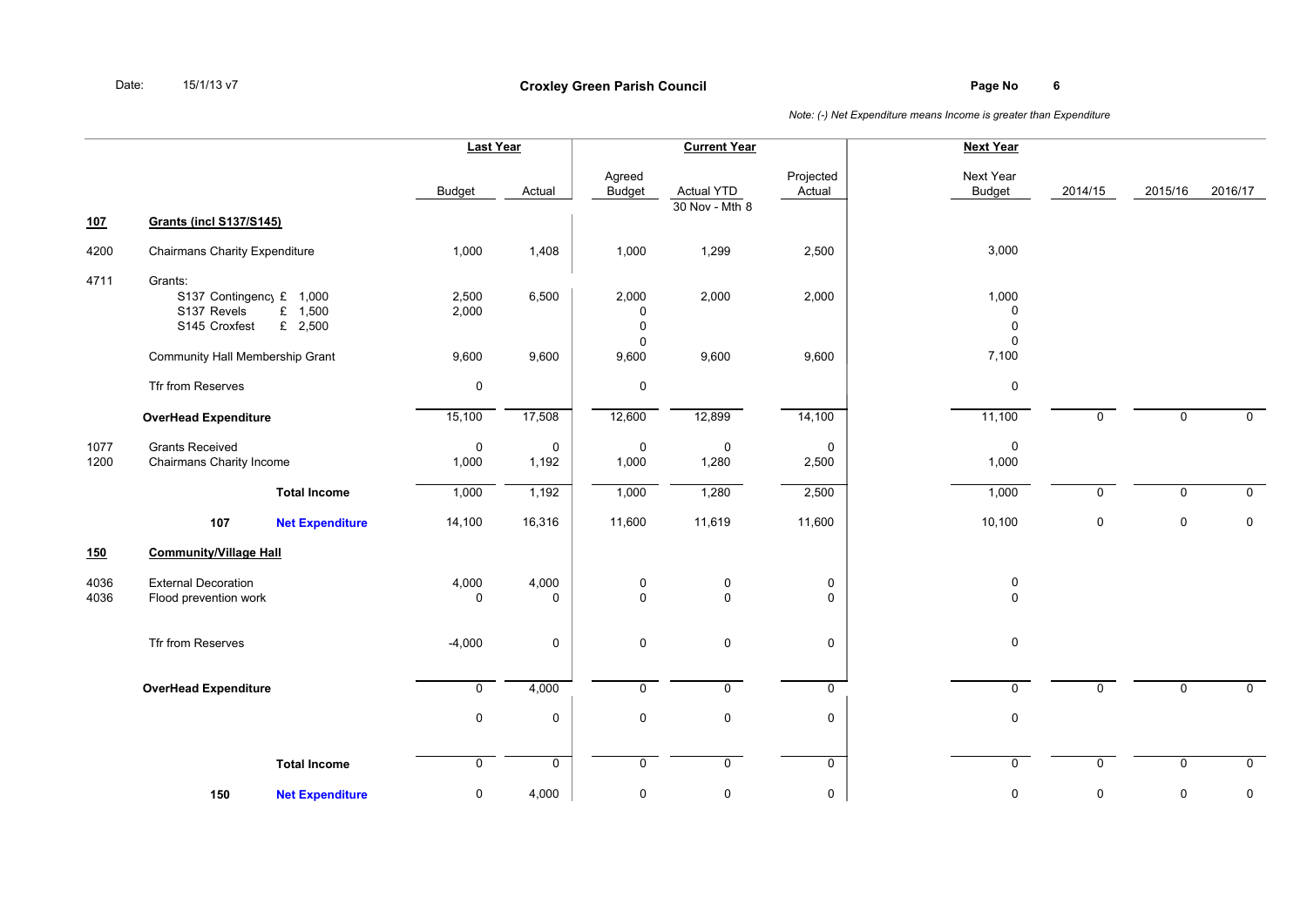## **Page No <sup>7</sup> Croxley Green Parish Council**

*Note: (-) Net Expenditure means Income is greater than Expenditure*

|            |                                           | <b>Last Year</b> |           |                         | <b>Current Year</b>                 |                     | <b>Next Year</b>           |             |          |         |
|------------|-------------------------------------------|------------------|-----------|-------------------------|-------------------------------------|---------------------|----------------------------|-------------|----------|---------|
|            | <b>F &amp; A Capital &amp; Projects</b>   | Budget           | Actual    | Agreed<br><b>Budget</b> | <b>Actual YTD</b><br>30 Nov - Mth 8 | Projected<br>Actual | Next Year<br><b>Budget</b> | 2014/15     | 2015/16  | 2016/17 |
| <u>199</u> |                                           |                  |           |                         |                                     |                     |                            |             |          |         |
| 4175       | Sale of Assets                            | $\mathbf 0$      | 0         | $\mathbf 0$             | $\mathbf 0$                         | 0                   | $\mathbf 0$                |             |          |         |
| 4823       | Tfr to Vehicle Repl Fund                  | 5,900            | 5,900     | 5,000                   | $\mathbf{0}$                        | 5,000               | 4,000                      |             |          |         |
| 4824       | Tfr to Equipt Repl Fund                   | 4,100            | 4,100     | 4,000                   | $\mathbf 0$                         | 4,000               | 3,000                      |             |          |         |
| 4873       | Tfr from Vehicle Repl Fund                |                  |           |                         | $\mathbf 0$                         |                     |                            |             |          |         |
| 4874       | Tfr from Equipt Repl Fund                 | $\Omega$         |           |                         | $\mathbf 0$                         |                     |                            |             |          |         |
| 4901       | CAP F & A - Eqpt Purchase                 | $\Omega$         |           |                         | $\mathbf 0$                         | 0                   | $\Omega$                   |             |          |         |
|            | Depot Extension (Plans)                   | 3,000            |           | 0                       | $\mathbf 0$                         | $\Omega$            | 3,000                      |             |          | 15,000  |
|            | Trf from Reserves (Depot Extension Plans) | $-2,000$         |           |                         |                                     |                     | $-3,000$                   |             |          |         |
|            | Depot Extension                           | $\Omega$         |           | 0                       | $\mathbf 0$                         | 0                   | 0                          |             | 15,000   |         |
|            | Rickmansworth School Pool (see S137)      |                  |           |                         |                                     |                     | $\Omega$                   |             |          |         |
|            | <b>OverHead Expenditure</b>               | 11,000           | 10,000    | 9,000                   | $\mathbf 0$                         | 9,000               | 7,000                      |             | 15,000   | 15,000  |
|            | 199<br><b>Net Expenditure</b>             | 11,000           | 10,000    | 9,000                   | $\mathbf 0$                         | 9,000               | 7,000                      | $\mathbf 0$ | 15,000   | 15,000  |
|            | Finance & Administration - Expenditure    | 206,390          | 236,799   | 217,573                 | 133,205                             | 199,232             | 221,374                    | 3,250       | 16,250   | 16,250  |
|            | <b>Income</b>                             | 247,740          | 248,017   | 260,892                 | 260,052                             | 262,368             | 265,188                    | 0           | $\Omega$ | 0       |
|            | <b>Net Expenditure</b>                    | $-41,350$        | $-11,218$ | $-43,319$               | $-126,847$                          | $-63,136$           | $-43,814$                  | 3,250       | 16,250   | 16,250  |

Date:15/1/13 v7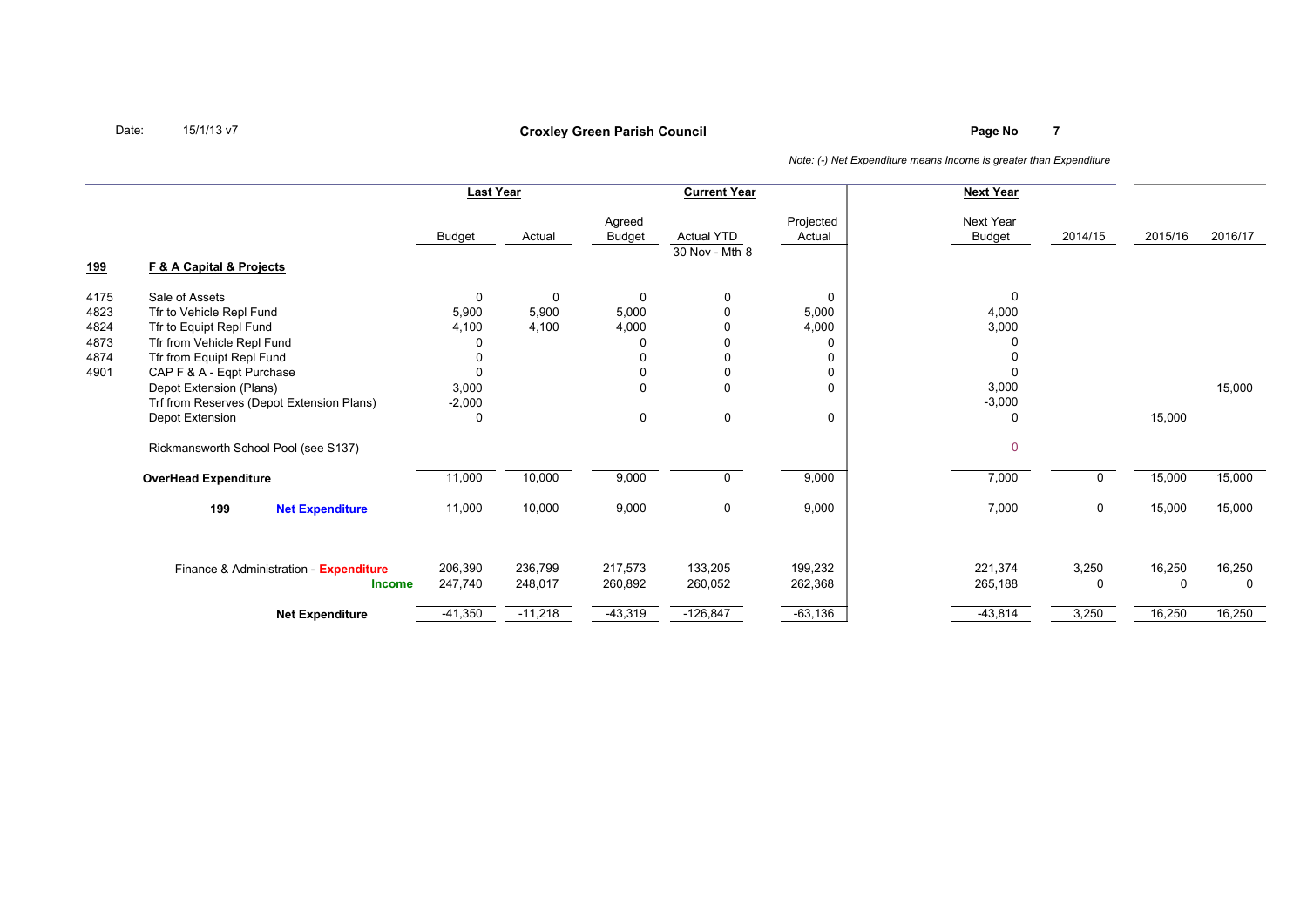## **Page No <sup>8</sup> Croxley Green Parish Council**

|      |                                  | <b>Last Year</b> |             |                  | <b>Current Year</b>                 |                     | <b>Next Year</b>           |             |         |         |
|------|----------------------------------|------------------|-------------|------------------|-------------------------------------|---------------------|----------------------------|-------------|---------|---------|
|      |                                  | <b>Budget</b>    | Actual      | Agreed<br>Budget | <b>Actual YTD</b><br>30 Nov - Mth 8 | Projected<br>Actual | Next Year<br><b>Budget</b> | 2014/15     | 2015/16 | 2016/17 |
|      | <b>Environment &amp; Amenity</b> |                  |             |                  |                                     |                     |                            |             |         |         |
| 202  | The Green                        |                  |             |                  |                                     |                     |                            |             |         |         |
| 4042 | <b>Equipment Maintenance</b>     | 0                | $\mathbf 0$ | 0                | 0                                   | 0                   | $\mathbf 0$                | 0           | 0       | 0       |
|      | <b>OverHead Expenditure</b>      |                  | 0           | 0                |                                     |                     | $\Omega$                   | 0           |         | 0       |
|      | 202<br><b>Net Expenditure</b>    | 0                | 0           | 0                | $\mathbf 0$                         | 0                   | $\mathbf 0$                | $\mathbf 0$ | 0       | 0       |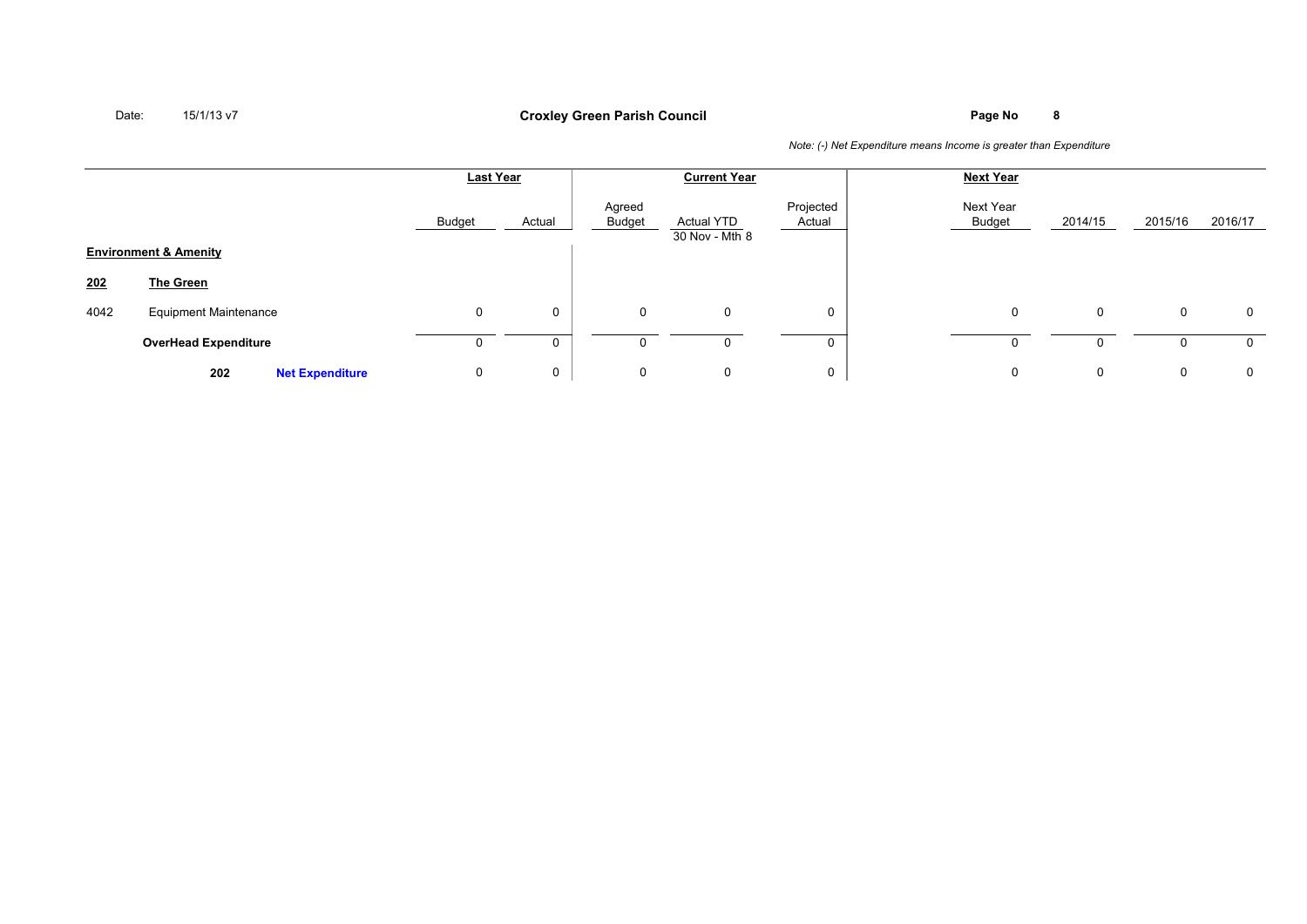## **Page No <sup>9</sup> Croxley Green Parish Council**

|      |                                  |                        | <b>Last Year</b> |             |                         | <b>Current Year</b>                 |                     | <b>Next Year</b>    |              |              |         |
|------|----------------------------------|------------------------|------------------|-------------|-------------------------|-------------------------------------|---------------------|---------------------|--------------|--------------|---------|
| 203  | Open Spaces & Trees              |                        | Budget           | Actual      | Agreed<br><b>Budget</b> | <b>Actual YTD</b><br>30 Nov - Mth 8 | Projected<br>Actual | Next Year<br>Budget | 2014/15      | 2015/16      | 2016/17 |
| 4037 | Grounds Maintenance              |                        | 0                | 0           | 0                       | 0                                   |                     | 0                   | 0            | 0            | 0       |
| 4038 | Maintenance Contracts            |                        | $\Omega$         | 0           | $\Omega$                | 0                                   |                     | $\mathbf 0$         | 0            | $\mathbf{0}$ | 0       |
| 4048 | Plants. Shrubs & Trees - General |                        | 1,000            | 1,296       | 1,000                   | 343                                 | 515                 | 1,000               | 1,000        | 1,000        | 1,000   |
|      |                                  |                        |                  |             |                         |                                     |                     |                     |              |              |         |
| 4049 | Dog Hygiene                      |                        | 10,000           | 9,673       | 10,000                  | 5,557                               | 10,000              | 10,000              | 10,000       | 10,000       | 10,000  |
|      | - Disposal                       | > At mth?              |                  |             |                         |                                     |                     |                     |              |              |         |
|      | - Bags                           | $\rightarrow$ At mth ? |                  |             |                         |                                     |                     |                     |              |              |         |
|      |                                  |                        | $\mathbf 0$      | 0           | $\mathbf 0$             | 0                                   |                     |                     |              |              |         |
|      | Stones Orchard Fund<br>- Hedging |                        |                  |             |                         |                                     |                     | 3,000               | 1,000        | 1,000        |         |
|      | - Trees                          |                        | 0                | 0           | $\mathbf 0$             | 0                                   |                     |                     | 1,000        | 500          |         |
|      |                                  |                        |                  |             |                         |                                     |                     |                     |              |              |         |
|      | <b>OverHead Expenditure</b>      |                        | 11,000           | 10,969      | 11,000                  | 5,900                               | 10,515              | 14,000              | 13,000       | 12,500       | 11,000  |
| 1077 | <b>Grants Received</b>           |                        | 0                | $\mathbf 0$ | 0                       | 0                                   | 0                   | 0                   | 0            | 0            | 0       |
|      |                                  |                        |                  |             |                         |                                     |                     |                     |              |              |         |
|      |                                  | <b>Total Income</b>    | n                | 0           | $\Omega$                | $\mathbf{0}$                        | $\Omega$            | $\Omega$            | $\mathbf{0}$ | $\Omega$     | 0       |
|      | 203                              | <b>Net Expenditure</b> | 11,000           | 10,969      | 11,000                  | 5,900                               | 10,515              | 14,000              | 13,000       | 12,500       | 11,000  |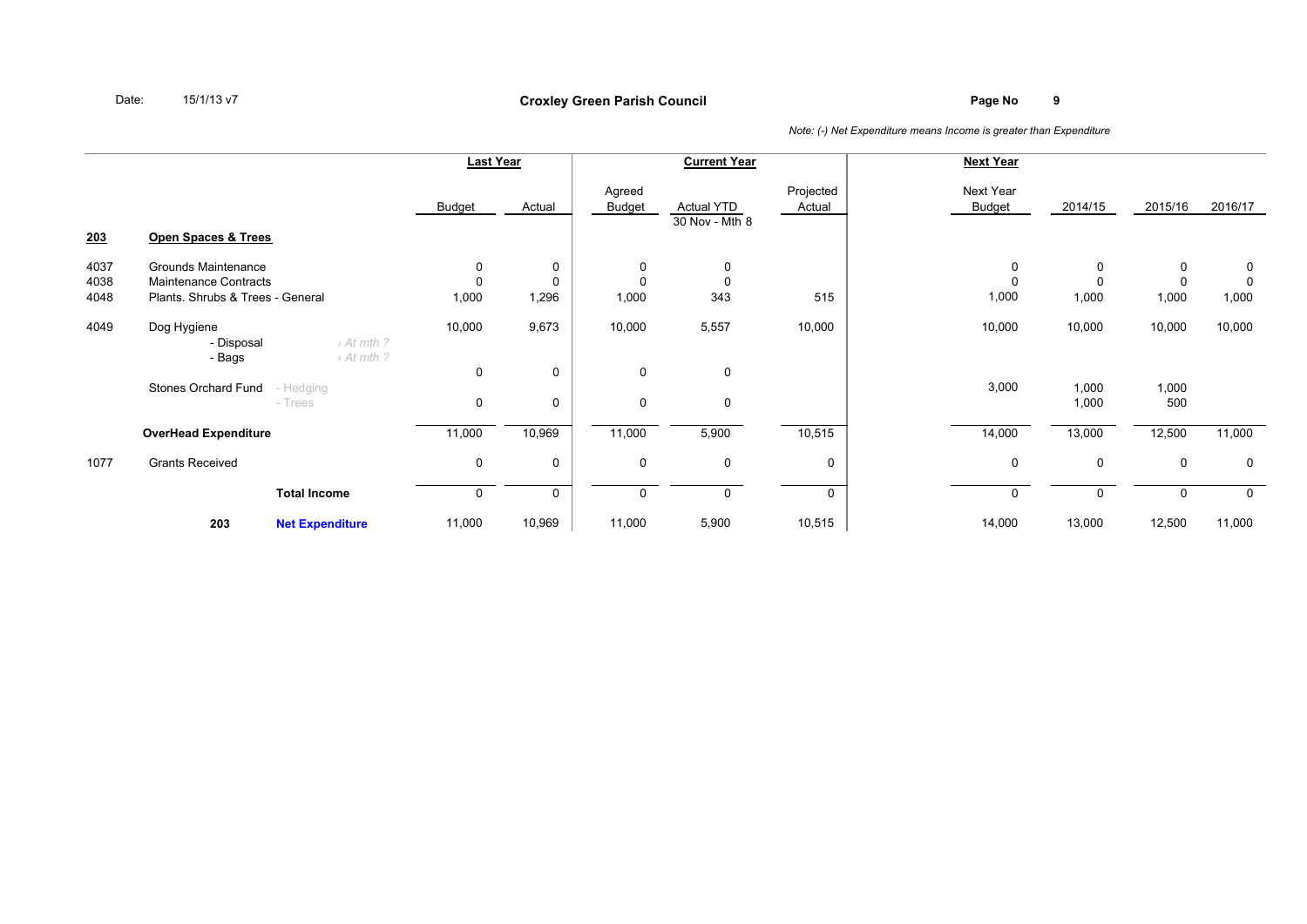|           |                                                              |                | <b>Last Year</b>    |                         | <b>Current Year</b>                 |                     | <b>Next Year</b>           |              |             |              |
|-----------|--------------------------------------------------------------|----------------|---------------------|-------------------------|-------------------------------------|---------------------|----------------------------|--------------|-------------|--------------|
|           |                                                              | <b>Budget</b>  | Actual              | Agreed<br><b>Budget</b> | <b>Actual YTD</b><br>30 Nov - Mth 8 | Projected<br>Actual | Next Year<br><b>Budget</b> | 2014/15      | 2015/16     | 2016/17      |
| 211       | <b>Events/Projects</b>                                       |                |                     |                         |                                     |                     |                            |              |             |              |
| 4601      | <b>Garden Competition</b>                                    |                | 0<br>0              | 0                       | $\mathbf 0$                         | 0                   | $\mathbf 0$                |              |             |              |
| 4602      | Quiz Night                                                   | 250            | 216                 | 50                      | $\mathbf 0$                         | 50                  | 50                         |              |             |              |
| 4604      | Campaigns & Comps.                                           |                | 0<br>$\mathbf 0$    | $\mathbf 0$             | $\mathbf 0$                         | $\mathbf 0$         | $\Omega$                   |              |             |              |
| 4605      | Christmas Lights                                             | 8,000          | 7,785               | 10,649                  | 6,593                               | 10,521              | 10,784                     |              |             |              |
| 4606      | Exhibitions                                                  |                | 0<br>$\Omega$       | $\Omega$                | $\Omega$                            | 0                   | $\Omega$                   |              |             |              |
| 4607      | Youth Sport Activity                                         |                | 0<br>$\Omega$       | $\mathbf{0}$            | $\Omega$                            | 0                   | $\mathbf 0$                |              |             |              |
| 4608      | Library Xmas Tree                                            | 50             | 0                   | $\mathsf 0$             | $\mathbf 0$                         | 0                   | 0                          |              |             |              |
| 4609      | Craft Workshop Day                                           | 690            | 660                 | 750                     | 610                                 | 660                 | 750                        |              |             |              |
| 4610      | Fireworks on Green                                           | 5,000          | 4,504               | 4,500                   | 47                                  | 4,500               | 4,500                      |              |             |              |
| 4611      | Senior Citizens Seaside/Outing                               | 750            | 710                 | 960                     | 960                                 | 960                 | 1,100                      |              |             |              |
|           | Senior Citizens trip (London Xmas lights)                    |                | 0<br>0              | 0                       | 0                                   | 0                   | 0                          |              |             |              |
| 4612      | <b>General Senior Citizens Social</b>                        |                | $\Omega$<br>0       | $\mathbf 0$             | $\Omega$                            | 0                   | $\mathbf 0$                |              |             |              |
| 4614      | <b>Boundary Walk Signage</b>                                 | +£100 Locality | $\mathbf 0$<br>0    | 100                     | 1,313                               | 1,313               | $\mathbf 0$                |              |             |              |
| 4615      | Library Xmas Tree (External)                                 | +£100 Locality | 0<br>$\Omega$       | 250                     | $\mathbf 0$                         | 0                   | 1,700                      |              |             |              |
| 4616      | Picnic in the Park                                           | +£790 +Localit | $\Omega$<br>0       |                         | 409                                 | 409                 | 500                        |              |             |              |
|           | Wassail                                                      |                |                     |                         |                                     |                     | 250                        | 250          | 250         | 250          |
|           | Dog Show                                                     |                |                     |                         |                                     |                     | 250                        | 250          | 250         | 250          |
|           | Tfr from Reserves for external Xmas Tree (ex 2012 provision) |                |                     |                         |                                     |                     | $-350$                     |              |             |              |
| 4877      | Tfr from Christmas Lights Fund                               |                | 0<br>$\Omega$       | $\mathbf 0$             | $\mathbf 0$                         | 0                   | 0                          |              |             |              |
| 4878      | Tfr from Reserves ex Craft Fair prev yr                      |                | 0<br>$\Omega$       | $\mathbf 0$             | $\mathbf 0$                         | 0                   | $\mathbf 0$                |              |             |              |
|           |                                                              |                |                     |                         |                                     |                     |                            |              |             |              |
|           | <b>OverHead Expenditure</b>                                  | 14,740         | 13,875              | 17,259                  | 9,932                               | 18,413              | 19,534                     | 500          | 500         | 500          |
| 1077      | <b>Grants and Donatons Received</b>                          |                | 0<br>$\mathbf 0$    | 0                       | 1,990                               | 1,990               | 0                          |              |             |              |
| 1078(299) | Flowers for Croxley Income                                   |                | 0<br>$\Omega$       | $\Omega$                | 0                                   | 0                   | 0                          | $\mathbf 0$  | $\mathbf 0$ | $\mathbf 0$  |
|           | 1079(299) Play Area Income                                   |                | O                   | 0                       | 0                                   | 0                   | 0                          |              |             |              |
|           | 1080(299) Miscellaneous Income                               |                | $\Omega$            | $\mathbf 0$             | $\mathbf 0$                         | 0                   | $\mathbf 0$                |              |             |              |
|           | 1082(299) Brown Bin Caddy Liners                             |                | 320<br>$\Omega$     | 320                     | 255                                 | 400                 | 400                        |              |             |              |
|           | <b>Total Income</b>                                          |                | $\mathsf{O}$<br>320 | 320                     | 2,245                               | 2,390               | 400                        | $\mathsf{O}$ | 0           | $\mathbf{0}$ |
|           | 211<br><b>Net Expenditure</b>                                | 14,740         | 13,555              | 16,939                  | 7,687                               | 16,023              | 19,134                     | 500          | 500         | 500          |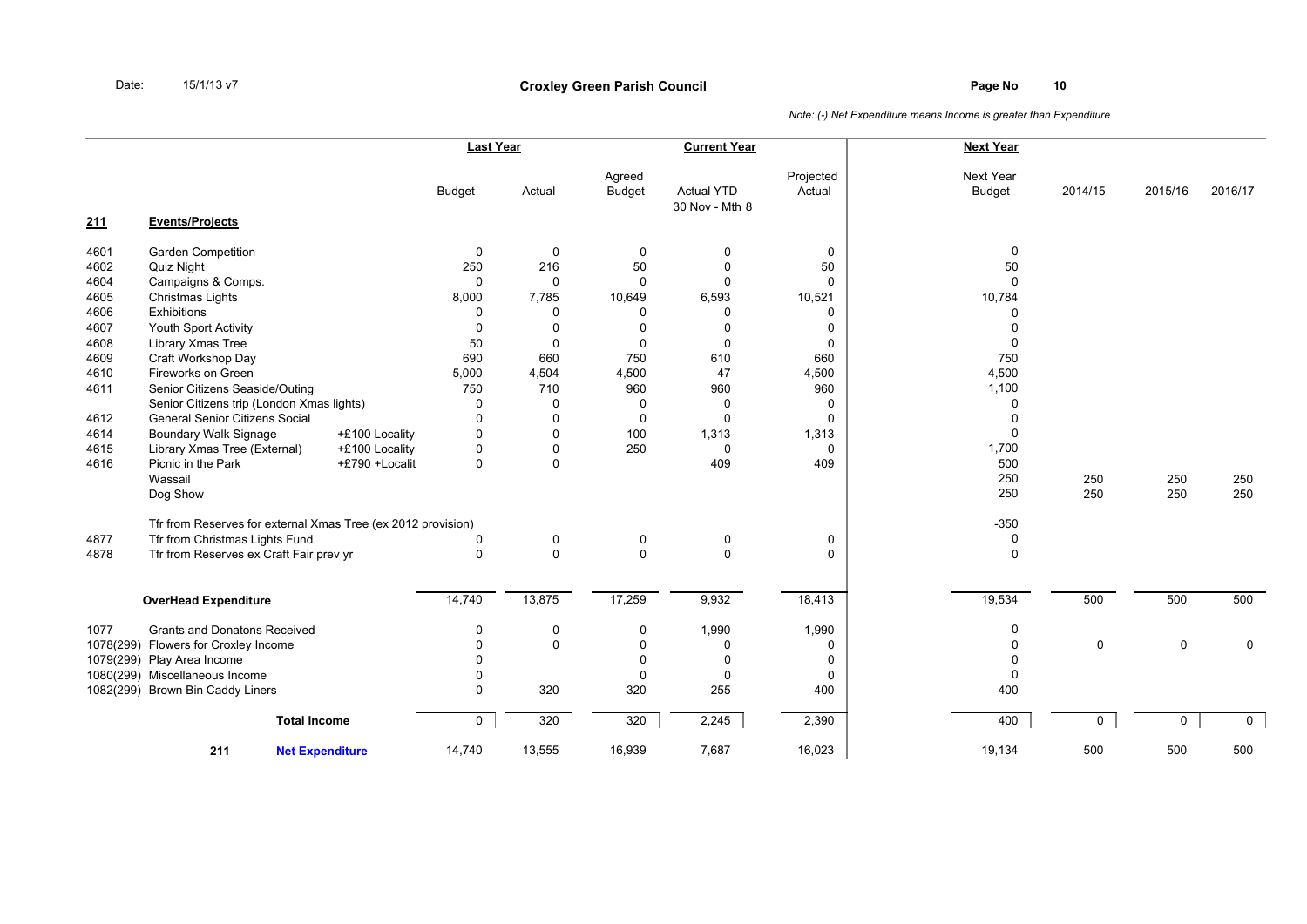|                      |                                                                      |                        | <b>Last Year</b> |                         |                  | <b>Current Year</b>                 |                     | <b>Next Year</b>    |         |             |         |
|----------------------|----------------------------------------------------------------------|------------------------|------------------|-------------------------|------------------|-------------------------------------|---------------------|---------------------|---------|-------------|---------|
|                      |                                                                      |                        | Budget           | Actual                  | Agreed<br>Budget | <b>Actual YTD</b><br>30 Nov - Mth 8 | Projected<br>Actual | Next Year<br>Budget | 2014/15 | 2015/16     | 2016/17 |
| <u>221</u>           | <u>MSC</u>                                                           |                        |                  |                         |                  |                                     |                     |                     |         |             |         |
| 4042<br>4830<br>4880 | <b>Equipment Maintenance</b><br>Tfr to MSC Fund<br>Tfr from MSC Fund |                        | 1000             | 27<br>0<br>$\mathbf{0}$ | 1000             | 145                                 | 218                 | 1,000               |         |             |         |
|                      | <b>OverHead Expenditure</b>                                          |                        | 1,000            | 27                      | 1,000            | 145                                 | 218                 | 1,000               | 0       |             | 0       |
| 1063                 | MSC 2/3 TRDC Contribution to Repairs                                 |                        | 0                | 660                     | 0                | 97                                  | 100                 | $\mathbf 0$         | 0       | 0           | 0       |
|                      | 221                                                                  | <b>Net Expenditure</b> | 1,000            | $-633$                  | 1,000            | 48                                  | 118                 | 1,000               | 0       | $\mathbf 0$ | 0       |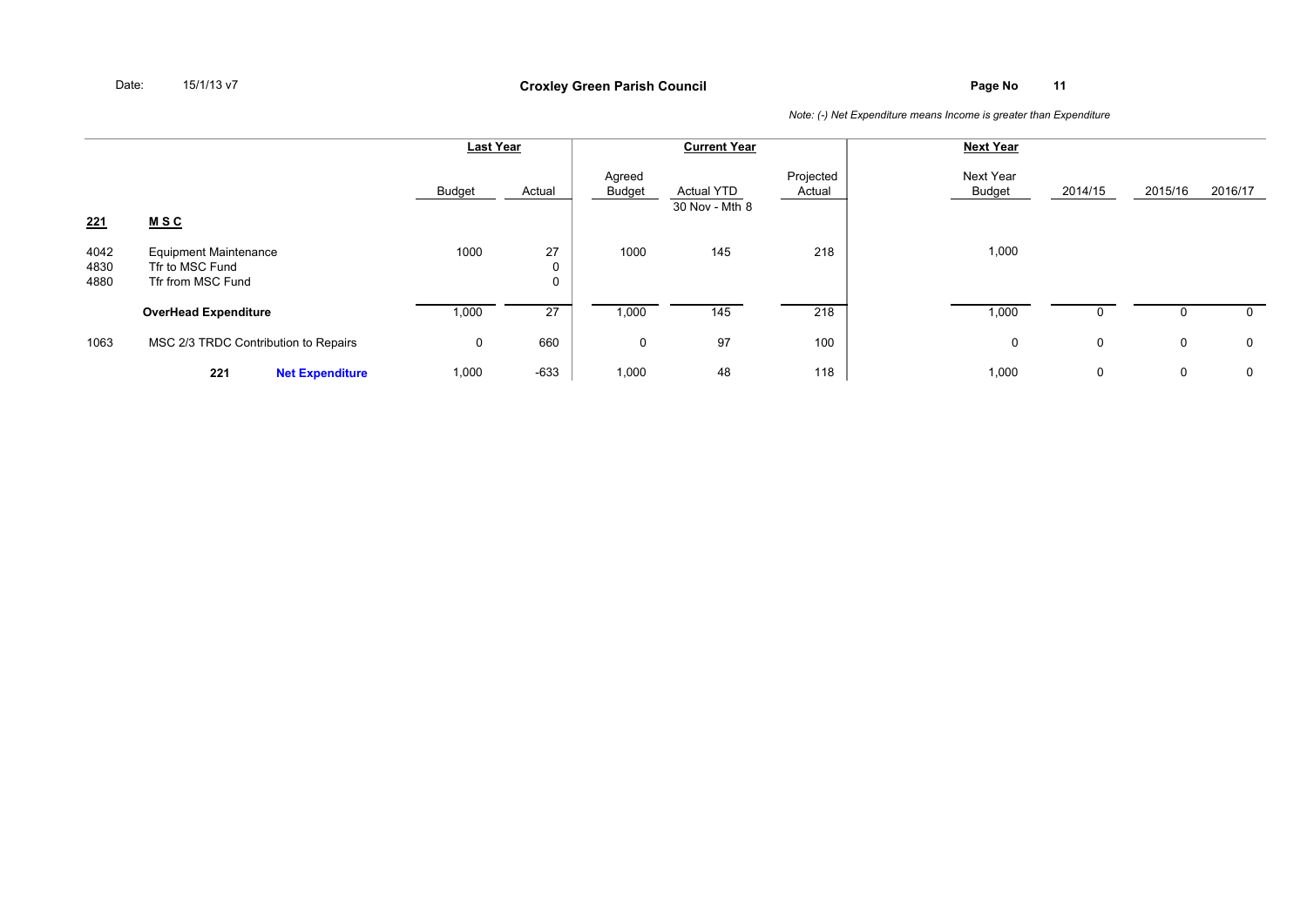|                                                      |                                                                                                                                                                                                                                                                                            | <b>Last Year</b>                                   |                                                                                   |                                              | <b>Current Year</b>                                                                 |                                                                                               | <b>Next Year</b>                                                      |                            |                       |                                    |
|------------------------------------------------------|--------------------------------------------------------------------------------------------------------------------------------------------------------------------------------------------------------------------------------------------------------------------------------------------|----------------------------------------------------|-----------------------------------------------------------------------------------|----------------------------------------------|-------------------------------------------------------------------------------------|-----------------------------------------------------------------------------------------------|-----------------------------------------------------------------------|----------------------------|-----------------------|------------------------------------|
| <u>299</u>                                           | E & A Capital & Projects                                                                                                                                                                                                                                                                   | <b>Budget</b>                                      | Actual                                                                            | Agreed<br><b>Budget</b>                      | <b>Actual YTD</b><br>30 Nov - Mth 8                                                 | Projected<br>Actual                                                                           | Next Year<br><b>Budget</b>                                            | 2014/15                    | 2015/16               | 2016/17                            |
| 4932<br>4037<br>4934<br>4935<br>4936<br>4937<br>4938 | <b>War Memorial</b><br><b>Grounds Maintenance</b><br>Flowers in Croxley<br>Project - Village Signs<br>School Gardening Clubs<br>Development of Play Areas<br><b>Brown Bin Caddy Liners</b><br>Interpretation Board, Stones Orchard<br><b>New Allotments</b><br>Queens Diamond Jubilee tree | 0<br>0<br>0<br>$\Omega$<br>10,000<br>ŋ<br>$\Omega$ | $\mathbf 0$<br>0<br>$\mathbf 0$<br>0<br>$\mathbf 0$<br>$\mathbf 0$<br>$\mathbf 0$ | 200<br>0<br>0<br>0<br>5,000<br>180<br>0<br>0 | $\mathbf 0$<br>0<br>$\mathbf 0$<br>$\mathbf 0$<br>$\mathbf 0$<br>448<br>$\mathbf 0$ | 0<br>$\mathbf{0}$<br>$\mathbf 0$<br>$\mathbf 0$<br>$\mathbf 0$<br>5,000<br>180<br>$\mathbf 0$ | 200<br>0<br>$\Omega$<br>0<br>$\mathbf 0$<br>180<br>0<br>0<br>$\Omega$ |                            |                       |                                    |
| 4831                                                 | <b>Local Producers Market</b><br>Tranfer to Reserves Play Area)<br>Tranfer from Reserves (if required)<br><b>OverHead Expenditure</b>                                                                                                                                                      | $-6,890$<br>3,110                                  | 10,000<br>10,000                                                                  | 150<br>250<br>0<br>5,780                     | 448                                                                                 | 300<br>250<br>5,730                                                                           | 250<br>630                                                            | $\mathbf{0}$               | 0                     | $\mathbf 0$                        |
| 1077                                                 | 299<br><b>Net Expenditure</b><br><b>Grants and Donatons Received</b>                                                                                                                                                                                                                       | 3,110<br>0                                         | 10,000<br>$\mathbf 0$                                                             | 5,780<br>0                                   | 448<br>$\mathbf 0$                                                                  | 5,730<br>$\mathbf 0$                                                                          | 630<br>0                                                              | $\mathbf 0$<br>$\mathbf 0$ | 0<br>0                | $\mathbf 0$                        |
|                                                      | <b>Environment &amp; Amenity - Expenditure</b><br><b>Income</b><br><b>Net Expenditure</b>                                                                                                                                                                                                  | 29,850<br>$\mathbf 0$<br>29,850                    | 34,871<br>320<br>34,551                                                           | 35,039<br>320<br>34,719                      | 16,425<br>2,342<br>14,083                                                           | 34,875<br>2,390<br>32,485                                                                     | 35,164<br>400<br>34,764                                               | 13,500<br>0<br>13,500      | 13,000<br>0<br>13,000 | 11,500<br>$\overline{0}$<br>11,500 |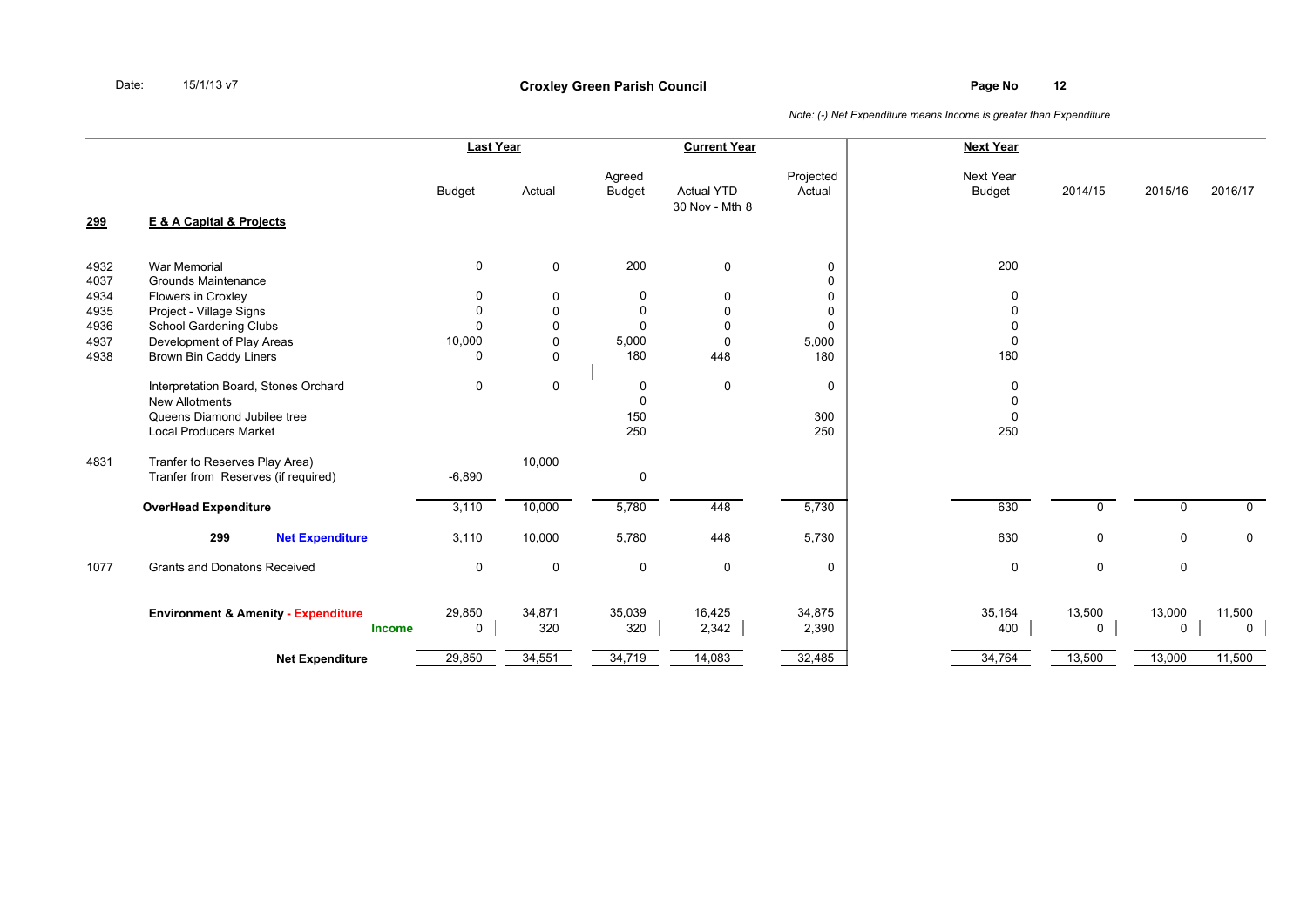**Page No <sup>13</sup> Croxley Green Parish Council**

|                                      |                                                                                                                      | <b>Last Year</b>                |             | <b>Current Year</b>                     |                              |                       | <b>Next Year</b>                        |              |             |              |
|--------------------------------------|----------------------------------------------------------------------------------------------------------------------|---------------------------------|-------------|-----------------------------------------|------------------------------|-----------------------|-----------------------------------------|--------------|-------------|--------------|
|                                      |                                                                                                                      | <b>Budget</b>                   | Actual      | Agreed<br>Budget                        | Actual YTD<br>30 Nov - Mth 8 | Projected<br>Actual   | Next Year<br><b>Budget</b>              | 2014/15      | 2015/16     | 2016/17      |
|                                      | <b>Planning &amp; Development</b>                                                                                    |                                 |             |                                         |                              |                       |                                         |              |             |              |
| 301                                  | <b>Roads &amp; Street Furniture</b>                                                                                  |                                 |             |                                         |                              |                       |                                         |              |             |              |
| 4042<br>4043<br>4047<br>4050<br>4056 | <b>Equipment Maintenance</b><br>Salt Bins/Salt<br>Footpath Maintenance<br><b>Bus Shelters</b><br><b>Street Trees</b> | 0<br>1,500<br>1,000<br>100<br>0 | 0<br>1,033  | $\mathbf 0$<br>500<br>1,000<br>100<br>0 | 0<br>0<br>0                  | 0<br>0<br>0<br>0<br>0 | $\mathbf 0$<br>200<br>1,000<br>100<br>0 |              |             |              |
|                                      | CMS Grant for Footpath Maint                                                                                         | $-1,000$                        |             | $-1,000$                                |                              | 0                     | $-1,000$                                |              |             |              |
|                                      | Tfr from Reserves ex Equipment Maint<br>Tfr from Reserves ex Footpath Maint<br>Tfr from Reserves ex Street Trees     | 0<br>0<br>$\Omega$              | 0<br>0<br>0 | 0                                       | 0<br>0<br>0                  | 0<br>0<br>0           | 0<br>$\Omega$                           |              |             |              |
|                                      | <b>OverHead Expenditure</b>                                                                                          | 1,600                           | 1,033       | 600                                     | 0                            | 0                     | 300                                     |              | 0           | $\mathbf{0}$ |
|                                      | 301<br><b>Net Expenditure</b>                                                                                        | 1,600                           | 1,033       | 600                                     | 0                            | 0                     | 300                                     | $\mathbf{0}$ | $\mathbf 0$ | $\mathbf 0$  |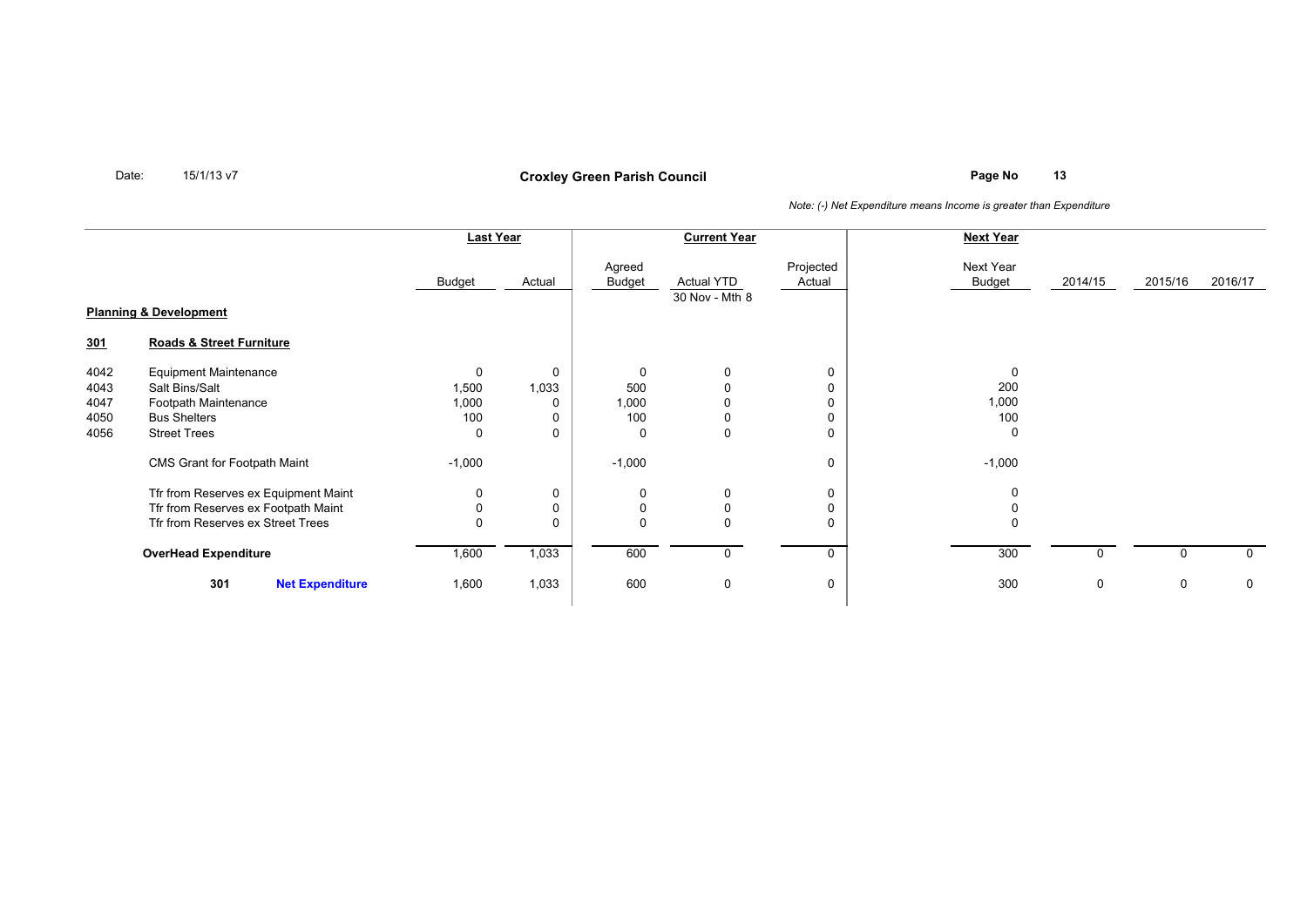**Page No <sup>14</sup> Croxley Green Parish Council**

|                 |                               | <b>Last Year</b> |        | <b>Current Year</b> |                                     |                     | <b>Next Year</b>    |         |         |         |
|-----------------|-------------------------------|------------------|--------|---------------------|-------------------------------------|---------------------|---------------------|---------|---------|---------|
|                 |                               | <b>Budget</b>    | Actual | Agreed<br>Budget    | <b>Actual YTD</b><br>30 Nov - Mth 8 | Projected<br>Actual | Next Year<br>Budget | 2014/15 | 2015/16 | 2016/17 |
| 30 <sub>2</sub> | <b>Community Bus</b>          |                  |        |                     |                                     |                     |                     |         |         |         |
| 4702            | <b>Community Bus</b>          | 6,900            | 6,890  | 6,900               | 4,550                               | 6,900               | 6,900               | 6,900   | 6,900   | 6,900   |
|                 | <b>OverHead Expenditure</b>   | 6,900            | 6,890  | 6,900               | 4,550                               | 6,900               | 6,900               | 6,900   | 6,900   | 6,900   |
|                 | 302<br><b>Net Expenditure</b> | 6,900            | 6,890  | 6,900               | 4,550                               | 6,900               | 6,900               | 6,900   | 6,900   | 6,900   |